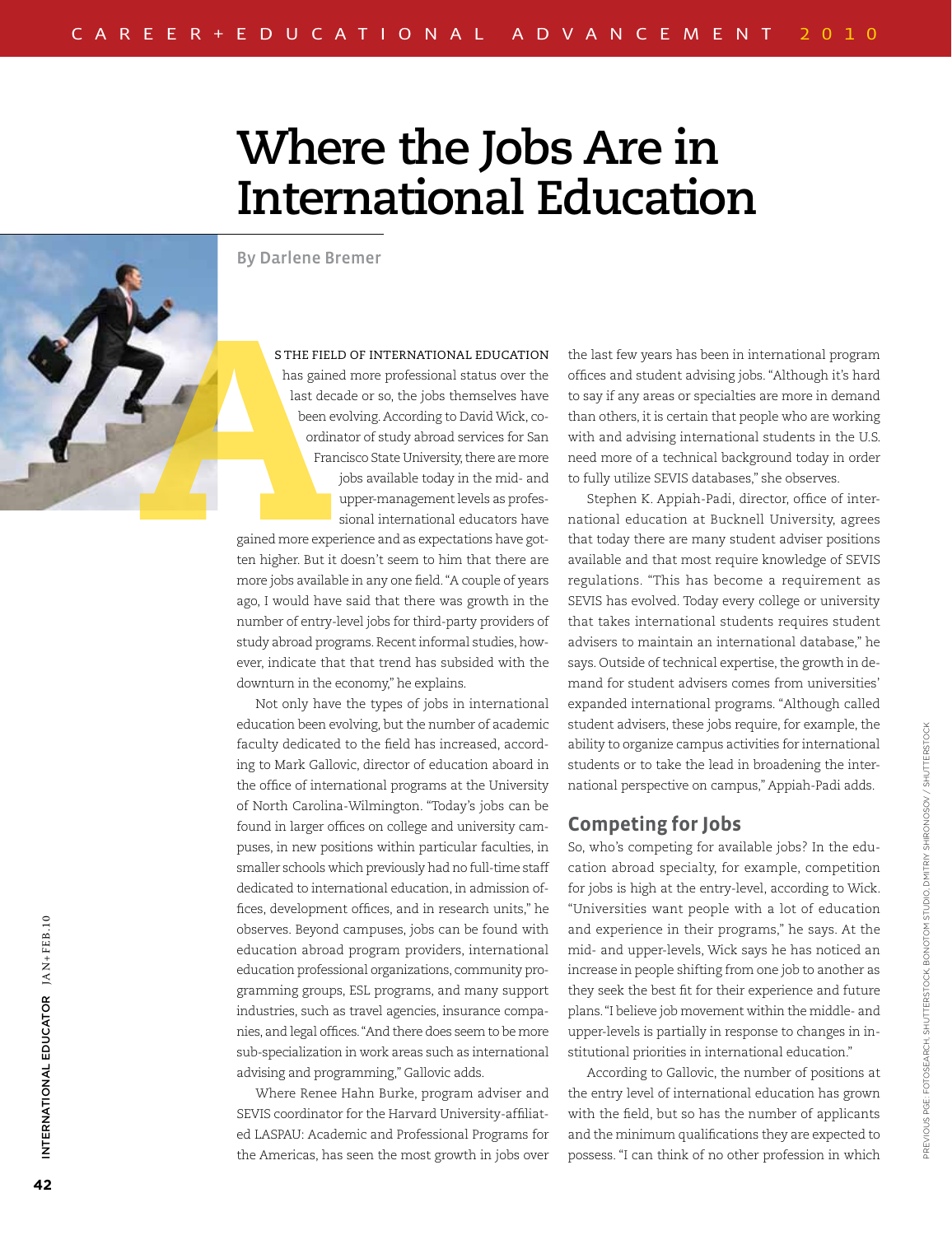people are so willing to freely share ideas, tools, and resource with colleagues, yet is so competitive, particularly at the entry-level," he observes.

In the area of student advising, Appiah-Padi sees competition for jobs across the board. "In more normal economic times, competition is usually found more at the entry level and upper management positions. For entrylevel jobs, there is a misperception that no training is necessary, increasing competition. But sometimes in large universities, upper management positions are described in such a way as to attract only tenured faculty and experienced administrators," he explains.

Unfortunately, there doesn't seem to be any way to ascertain whether certain types of institutions or geographic regions in the U.S. are hiring more people in the international education field than others, nor whether there is more activity overseas than in the U.S. "Although the U.S. is probably still in the lead in the number and variety of jobs available in the field of international education," speculates Appiah-Padi. However, Wick has observed that with the changes in European education policies, there's been an increase in exchange programs, creating a growing need for international education specialists. "I believe there's also been some growth in partner professional organizations in other parts of the world, as well as more overseas opportunities for practiced administrators to work in the field," Wick states.

is required for many top positions," she says.

However, according to Gallovic, the field has actually evolved to develop a generation that has adopted a focus on developing practical experience and professional development outside of degree programs. "Thus the debate will continue about the value of advanced degrees for mid- and upper-level jobs," he notes.

When looking to move up in the field, according to Elisabeth Foster, international student adviser at the University of Wisconsin-Madison, it's important to build networks within the field and within academia. She advises to attend conferences, join associations or social networking groups associated with the field, and to seek out helpful people. "Try to gain knowledge and skills in your current position that can be applied to future jobs and demonstrate at least a little understanding of how all facets of the field work," she adds.

Appiah-Padi adds a second or third language to the skills required for advancement. He believes languages are especially important because they help the adviser to connect with more foreign students. Even when advising U.S. students who are going abroad, the international education professional needs to deal with staff and advisers at the overseas destination. "The ability to communicate in other languages makes the adviser more effective in the job," he says.

## **NAFSA Academy**

he NAFSA Academy for Interna<br>Education provides broad-bas<br>training in the field and also a<br>new professionals to gain mor<br>depth in their specific area through a he NAFSA Academy for International Education provides broad-based training in the field and also allows new professionals to gain more personalized nine-month training program, according to David Wick from San Francisco State University. "For someone in the field for one to three years, the Academy enables them to gain a broader perspective and learn more about the field's interconnectedness and to develop a deeper understanding of other specialists' concerns," he explains. The Academy also works well for professionals whose jobs have changed as their universities' international education policies and needs have evolved.

In addition to a concentrated, intensive professional development focus, the Academy provides unique networking, coaching, and mentoring opportunities for international education professionals. "The Academy can help professionals advance through training on the most relevant skill sets and enables them to learn the field's major practice areas while simultaneously allowing them to progress along a personal learning plan," says Mark Gallovic from the University of North Carolina-Wilmington.

Although Renee Hahn Burke, with LAS-PAU: Academic and Professional Programs for the Americas, has not personally participated in the Academy, she has known others who have and the experience seems to have beneficially exposed them to areas of international education beyond their current field. "The Academy seems to be helpful in promoting the self-evaluation of one's career and determining the requirements needed to advance in it," she observes.

#### **Moving Up**

To prepare to move up in the field of international education, professionals need to have international and job experience, as well as an advanced degree, according to Wick. "I've observed that candidates with a bachelor's degree can go only so far and even candidates with master's degrees, but little practical experience, can get stuck," he observes.

Burke also appreciates the value of graduate work when attempting to move up in the field. "Graduate work can enable people to become stronger candidates for higher level positions. For top management jobs in international offices and universities or in education abroad programs, you probably want to consider a doctoral degree, which



URI ARCURS / ISTOCK yuri arcurs / istock